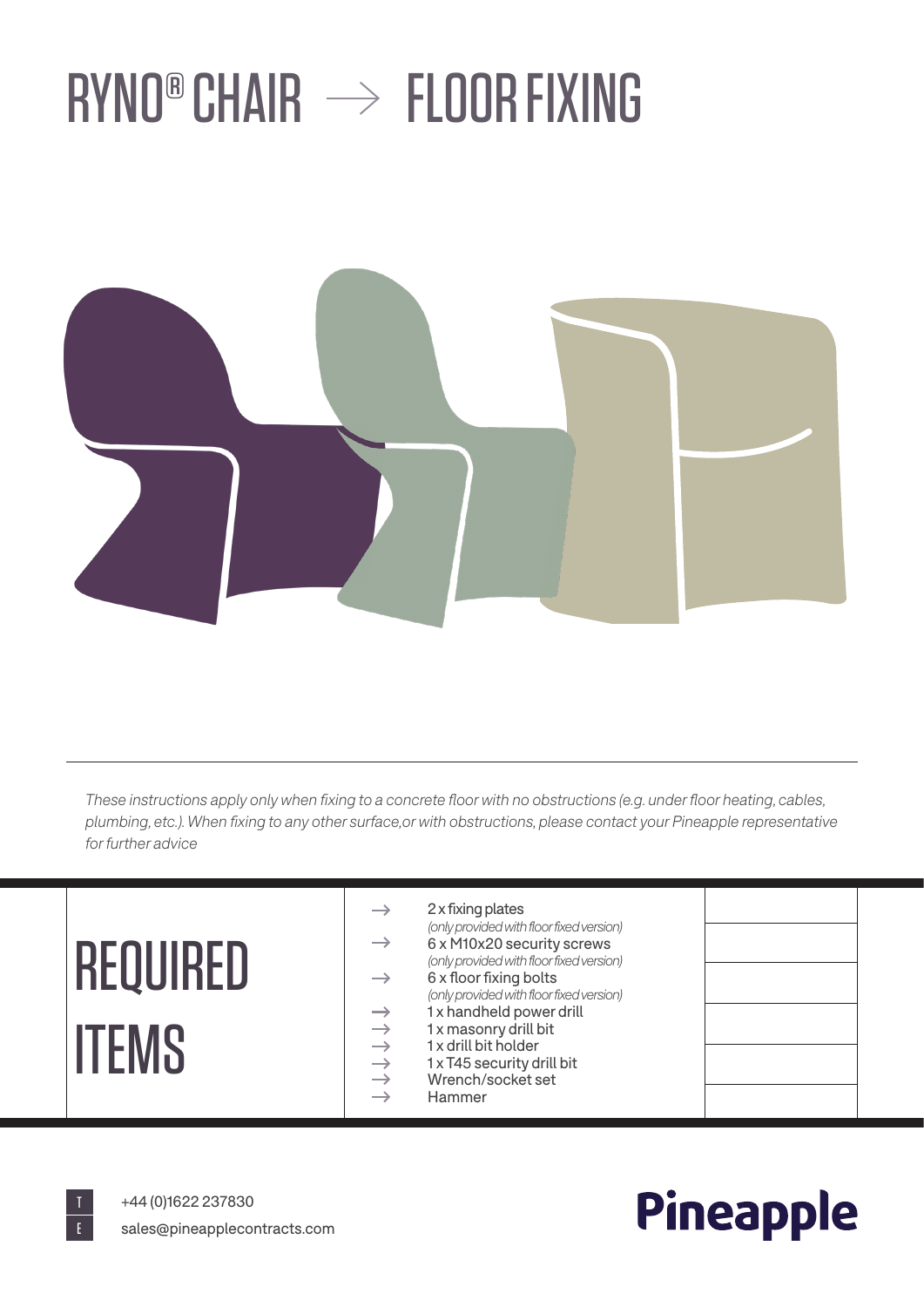# $RYNO<sup>®</sup>$  CHAIR  $\rightarrow$  FLOOR FIXING





### Pineapple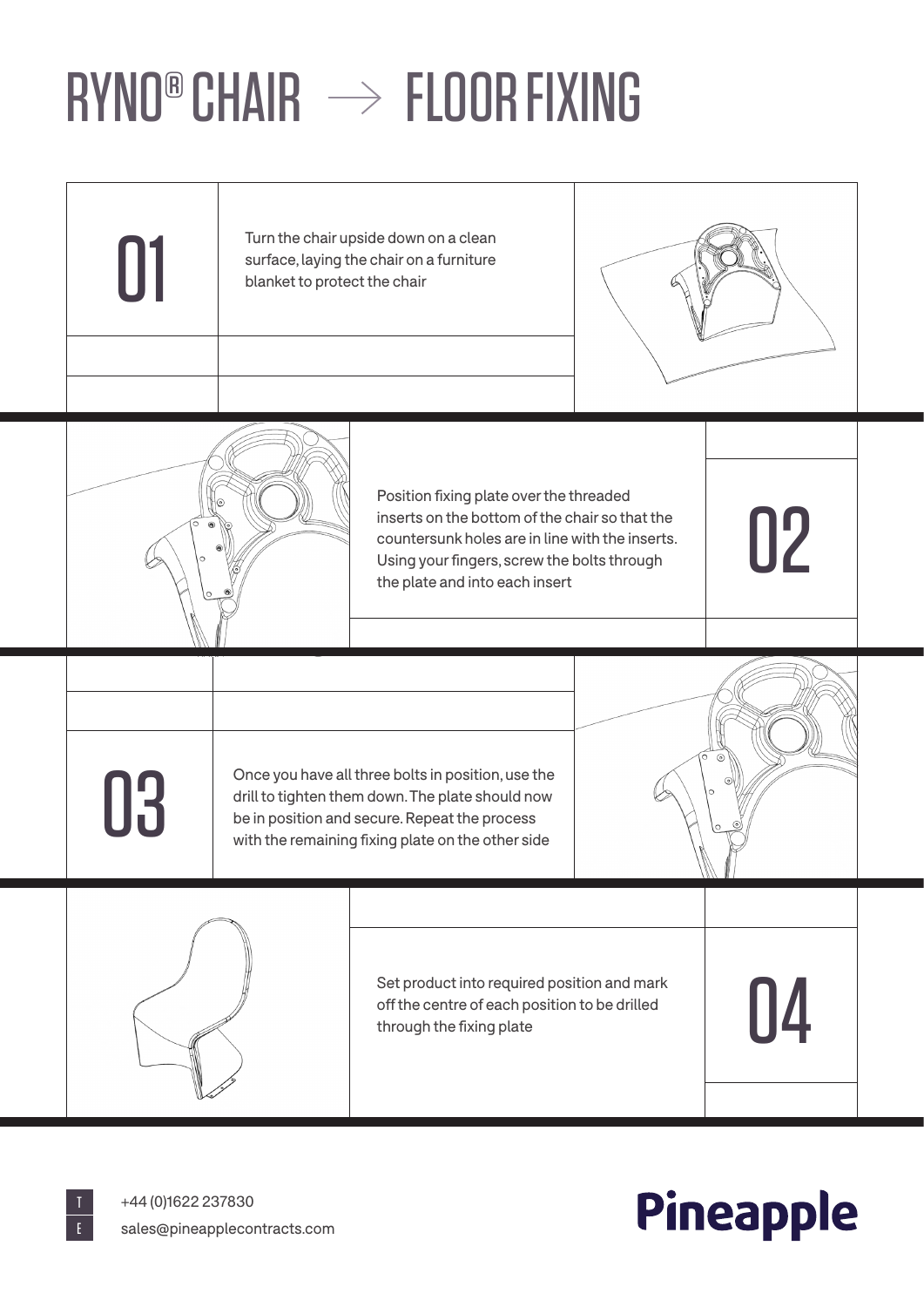# $RYNO<sup>®</sup>$  CHAIR  $\rightarrow$  FLOOR FIXING

| 05      | Move the product to one side and drill out the<br>marked drill points to the required depth<br>using masonry drill bits (drill a pilot hole to<br>begin with using a smaller bit). Carefully tap<br>the floor fixing bolts into each drilled<br>hole using a hammer |                                                                                                                                                                                                                                                               |    |
|---------|---------------------------------------------------------------------------------------------------------------------------------------------------------------------------------------------------------------------------------------------------------------------|---------------------------------------------------------------------------------------------------------------------------------------------------------------------------------------------------------------------------------------------------------------|----|
|         |                                                                                                                                                                                                                                                                     | Remove the top nut from each bolt, place the<br>product into position over the exposed threads,<br>then re-screw each nut back onto the bolt<br>threads and tighten down by hand. The collar<br>on each bolt should feed into the hole on the<br>fixing plate | 06 |
| $\prod$ | domed cap                                                                                                                                                                                                                                                           | Once you have all the nuts securely in place,<br>use a wrench and socket to tighten each nut<br>down until the nut head shears off from the                                                                                                                   |    |